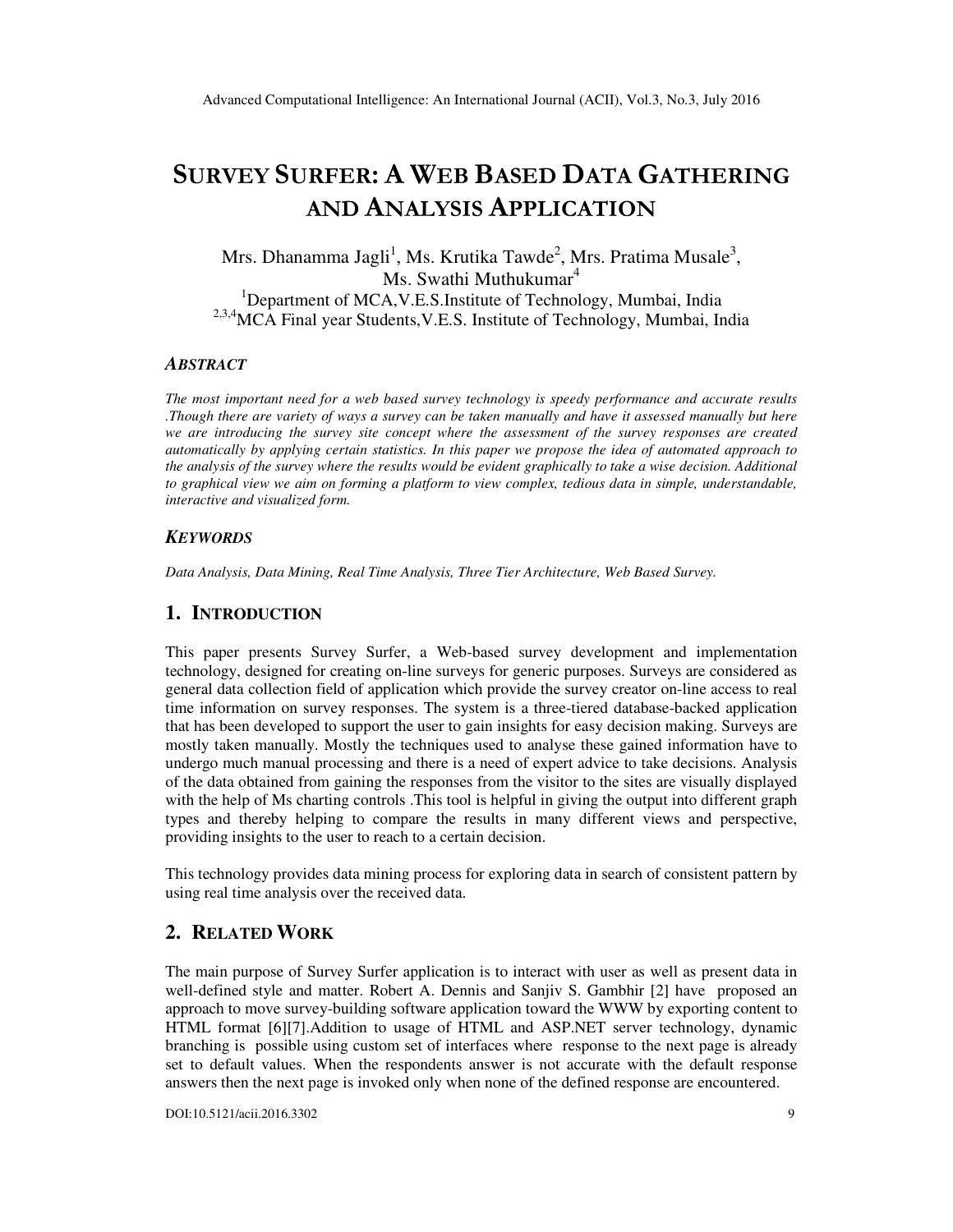Robert A. Dennis and Sanjiv S. Gambhir [2] developed iQ&A system where questions are added under a particular section and creator of survey can edit the changes to those sections even after survey creation. The order of questions within a particular sections and the sections of the survey survey creation. The order of questions within a particular sections and the sections of the survey survey creation. The order of questions within a particular sections and the sections of the survey are sorted by the use of a unique graphical sorting tool. Whereas in the Survey Surfer application, Excel sheet is provided for creating the questionnaires with appropriate validation. Data Visualisation and its analysis is made possible with the help of MS chart controls, which is compatible with the .Net Framework as shown in fig 5[1]. The Survey Surfer application provides the drill down approach for visualization of data in Admin Dashboard as shown in fig  $2[7]$ . Excel sheet is provided for creating the questionnaires with appropriate validation. Data Visualisation and its analysis is made possible with the help of MS chart controls, which is compatible with the .Net Framework as s , No.3, July 2016<br>
e questions are added<br>
e e destions are added<br>
e sections even after<br>
ections of the survey<br>
gy Surfer application. Data<br>
rt controls, which is<br>
capplication provides<br>
wn in fig 2[7].<br>
s tool developed f

Sebastian Lauer and Mihai Lazarescu Lazarescu [1] proposed a visual data analysis tool developed for comparison and change detection of the sport player's performance. Where previous conditions and minimum norms and parameters of players are considered, which are compared with the real time statistics. This comparison results in the change detection and helps in gaining insights and estimation about the player's future performance. time statistics. This comparison results in the change detection and helps in gaining in<br> **3.** PROPOSED SYSTEM<br> **3.1. THREE TIER ARCHITECTURE**<br>
The basic concept of a tiered architecture involves breaking up an application Sebastian Lauer and Mihai Lazarescu [1] proposed a visual data analysis tool developed for comparison and change detection of the sport player's performance. Where previous conditions and minimum norms and parameters of pl

# **3. PROPOSED SYSTEM**

### **3.1. THREE TIER ARCHITECTURE**

or tiers, each of which is assigned general or specific roles. We have implemented the 3-tier architecture to gain high data structure security, where each and every query is written as a stored procedure. The stored procedure is pre compiled object which helps in reducing the query execution time and reduces the risk of security being breached by SQL injection as no table name or query entries exist in the aspx or aspx.vb page. each of which is assigned general or specific roles. We have implemented the 3-tier<br>ure to gain high data structure security, where each and every query is written as a stored<br>e. The stored procedure is pre compiled object

or query entries exist in the aspx or aspx.vb page.<br>The architecture of the whole system is as in Fig (1) where the first application layer contains the aspx and the code behind it i.e. aspx.vb pages while the DAL(Data Access Layer) have the common query procedures used to access the database. Data access layer acts as a gateway between the application layer [.asp page (presentation)  $\&$  .aspx.vb page (business logic) MySQL database. architecture to gain high data structure security, where each and every query is written as a stored<br>procedure. The stored procedure is pre compiled object which helps in reducing the query<br>execution time and reduces the r



Figure 1. 3-Tier Architecture.

# **3.2. DATA MINING**

Data mining is the process of examining the data obtained and gain new insights from those. It Data mining is the process of examining the data obtained and gain new insights from those. It allows users to analyse data obtained from the survey taken by the visitors, visualize them in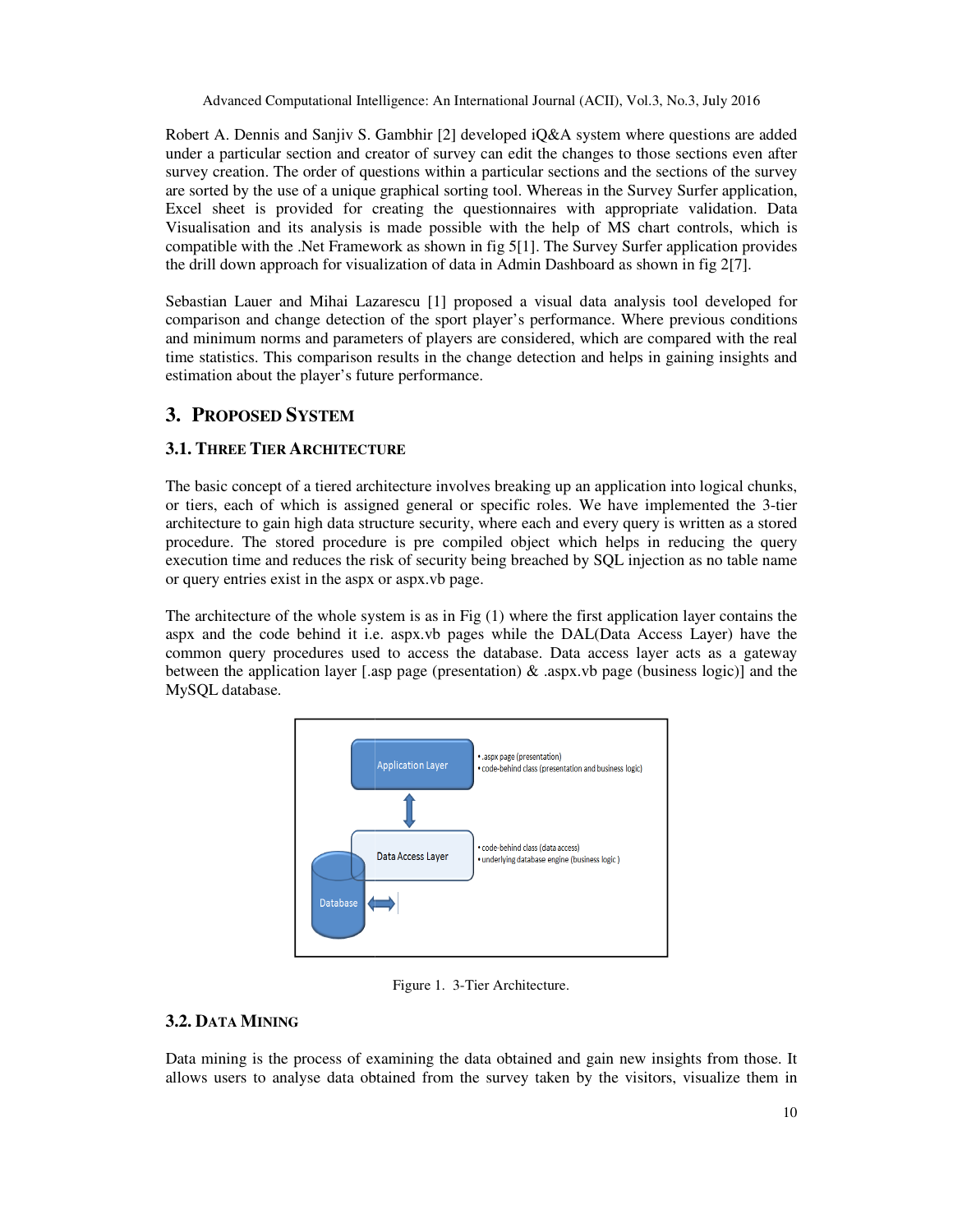different perspectives by changing the dimensions of charts and summarize the results. Technically, data mining is the process of finding correlations or patterns among dozens of fields in large relational databases.

In information technology, to move from summary information to detailed data by focusing in on something, drill-down is used. Drill-down analysis is one of the most common forms of operations carried out in the survey site analytics, and the term is commonly heard in game data operations carried out in the survey site analytics, and the term is commonly heard in game data<br>mining contexts[10]. This is because drill-down analysis is a very comprehensible method for in depth analysis of data, making it very useful for the behaviour analysis of users and visitors, where the root causes of behavioural patterns are often nestled deep within the data. depth analysis of data, making it very useful for the behaviour analysis of users and visitors, where the root causes of behavioural patterns are often nestled deep within the data.<br>The dashboard shows administrator the vi ing is the process of finding correlations or patterns among dozens of fields<br>tabases.<br>nology, to move from summary information to detailed data by focusing in<br>down is used. Drill-down analysis is one of the most common fo from summary information to detailed data by focusing in<br>rill-down analysis is one of the most common forms of<br>re analytics, and the term is commonly heard in game data<br>rill-down analysis is a very comprehensible method fo

The dashboard shows administrator the view for all information about website such as total no of Figure 2(a), 2(b) and 2(c)[7]. Where the Figure 2(a) represents the total number of users joined the Survey Surfer site on yearly basis, when clicking on the particular bar of the year it drills down to the required part on quarterly basis as displayed in Figure  $2(b)$  which can be further the monthly basis level as shown in Figure  $2(c)$ . By this a higher level of abstraction is materialized by consolidating the metrics at a lower level. No.3, July 2016,<br>
mmarize the results.<br>
mong dozens of fields<br>
d data by focusing in<br>
st common forms of<br>
y heard in game data<br>
missible method for in-<br>
it is such as total no of<br>
it is such as total no of<br>
year it drills The dashboard shows administrator the view for all information about website such as total no of users, total no of surveys, total no of visitors, through a drill down perspective as shown in the Figure 2(a), 2(b) and 2(c)



Figure 2(a). Total No of Users (yearly).



Figure 2( Figure 2(b). Total No of Users (Quarterly).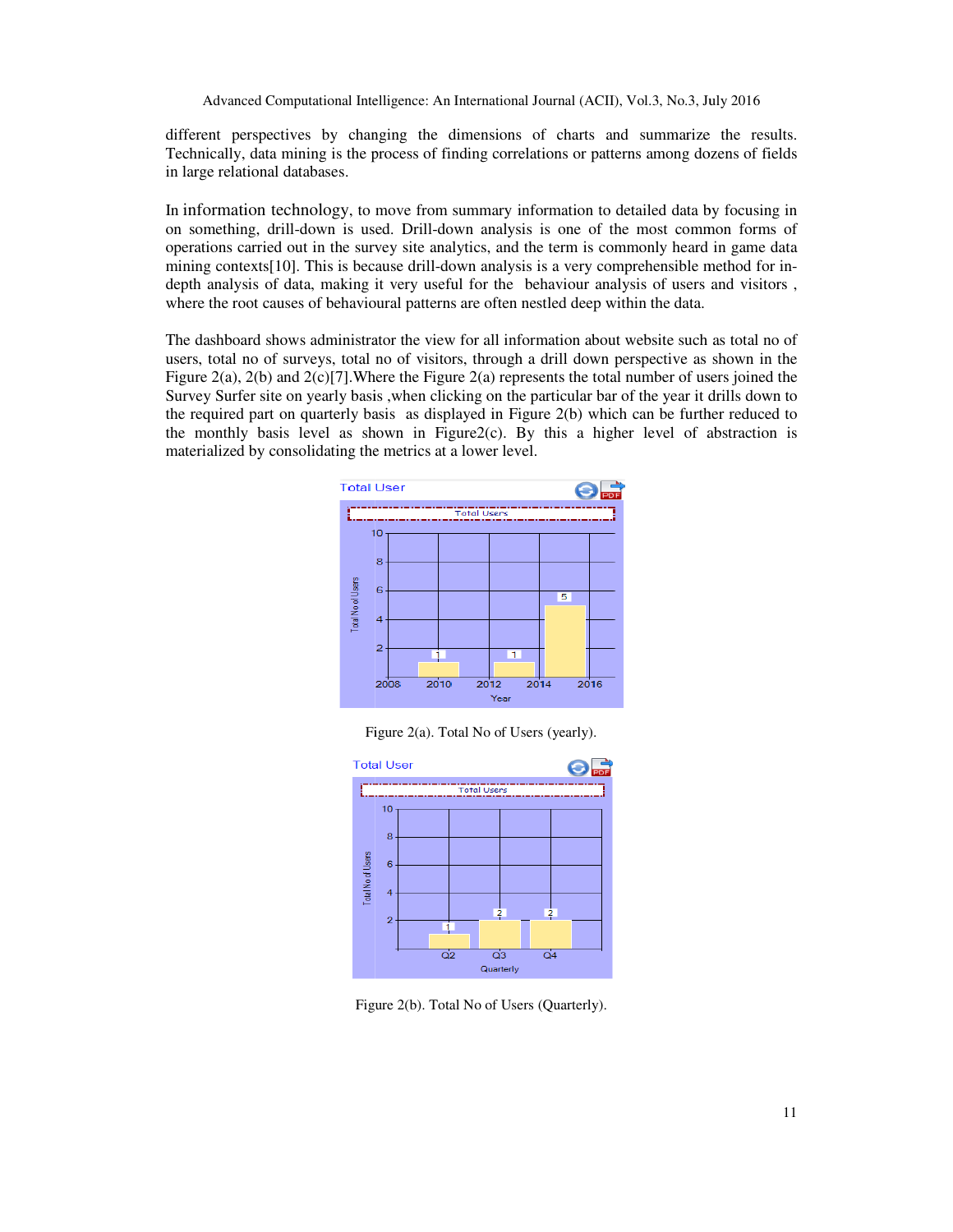

Figure Figure 2(c). Total No of Users (Monthly).

### **3.3. GENERAL WORKFLOW O F WEB BASED SURVEY SITE**

The web based survey site provides services for creating customized online surveys, distributing The web based survey site provides services for creating customized online surveys, distributing them via the internet through email, and tabulating results automatically in real time. Figure (3) explains the work flow of the web based survey.

The site has 3 profiles - Admin, Users and Visitors. Visitors are the one who take surveys created by the Users. The surveys could be created in any of the categories provided. Users can create survey and based on the responses received for the survey, gain insights to make decision based on the data shown through graphical visualization. The surveys could be mad visitors publicly or can be made private by selecting the visitors and mailing the details only to selected visitors. Based on the feedback given by the visitors, users are able to extract the overall impact of their product/service in the masses. Admin is able to visualize the activities going within the site in terms of number of users, visitors and surveys over the period of time. within the The web based survey site provides services for creating customized online surveys, distributing<br>hem via the internet through email, and tabulating results automatically in real time. Figure (3)<br>explains the work flow of t be made private by selecting the visitors and mailing the details only to on the feedback given by the visitors, users are able to extract the overall /service in the masses. Admin is able to visualize the activities going The site has 3 profiles - Admin, Users and Visitors. Visitors are the one who ta<br>by the Users. The surveys could be created in any of the categories provided<br>survey and based on the responses received for the survey, gain



Figure 3. Work Flow of Web Based Survey.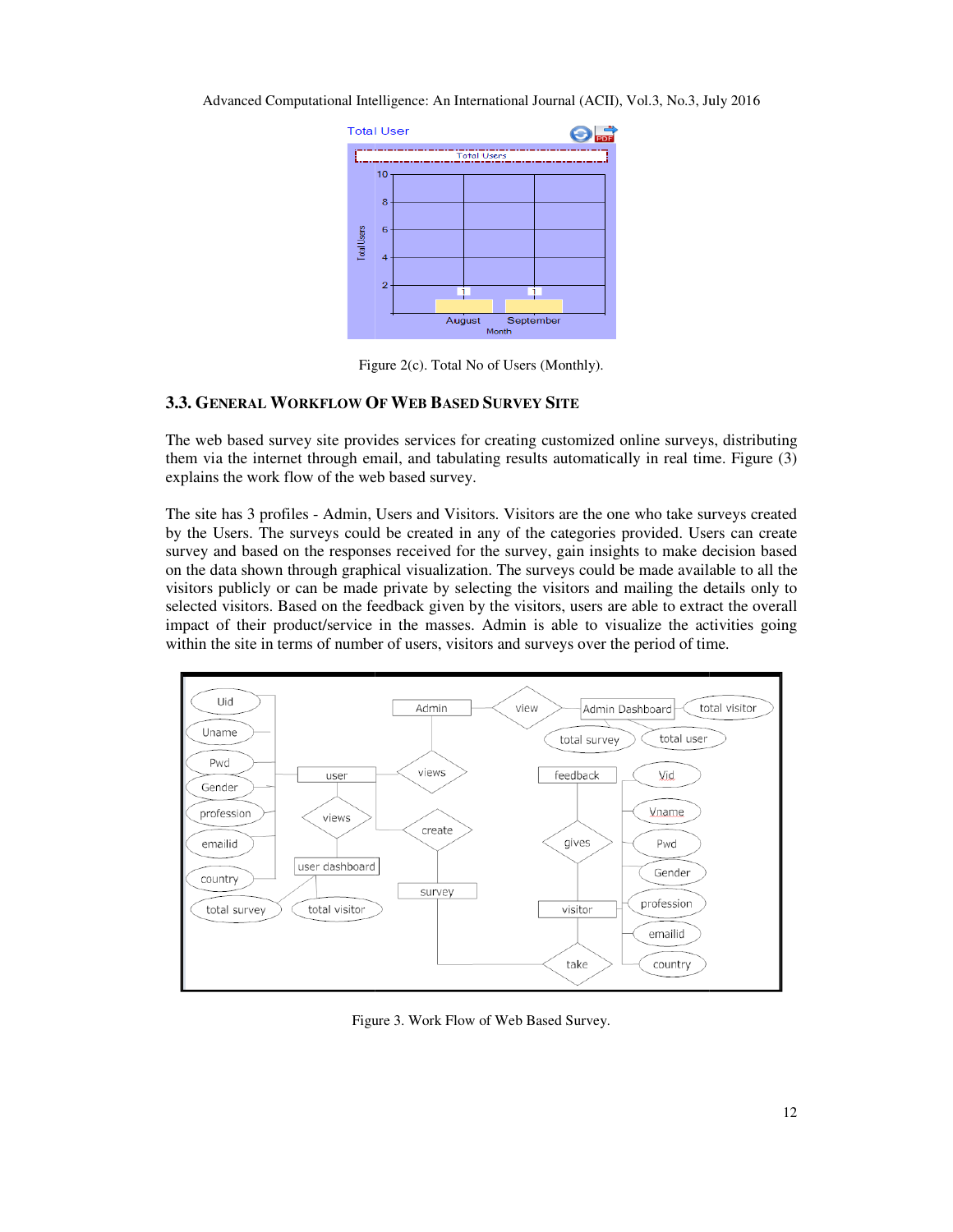# **4. METHODOLOGY OF D ATA ANALYSIS**

The data analysis is done according to the survey title and each survey has its own certain The data analysis is done according to the survey title and each survey has its own attributes of criteria based on which the analysis parameters are set, which are as follows:

- 1. Country
- 2. State
- 3. City
- 4. Gender
- 5. Age
- 6. Question

Figure (4) shows us the charts generated dynamically based on the selected criteria.



Figure 4. Criteria's involved for analysis.

There are varied variety of charts like the one shown in figure  $5(a)$ , $5(b)$ , $5(c)$ , $5(d)$  that can be visualised through which the user is able to have different aspects to compare them with. Hence, making way to a good plan or an appropriate decisions.



Figure 5 (a). Spline chart.

Figure 5(b). Stacked bar chart.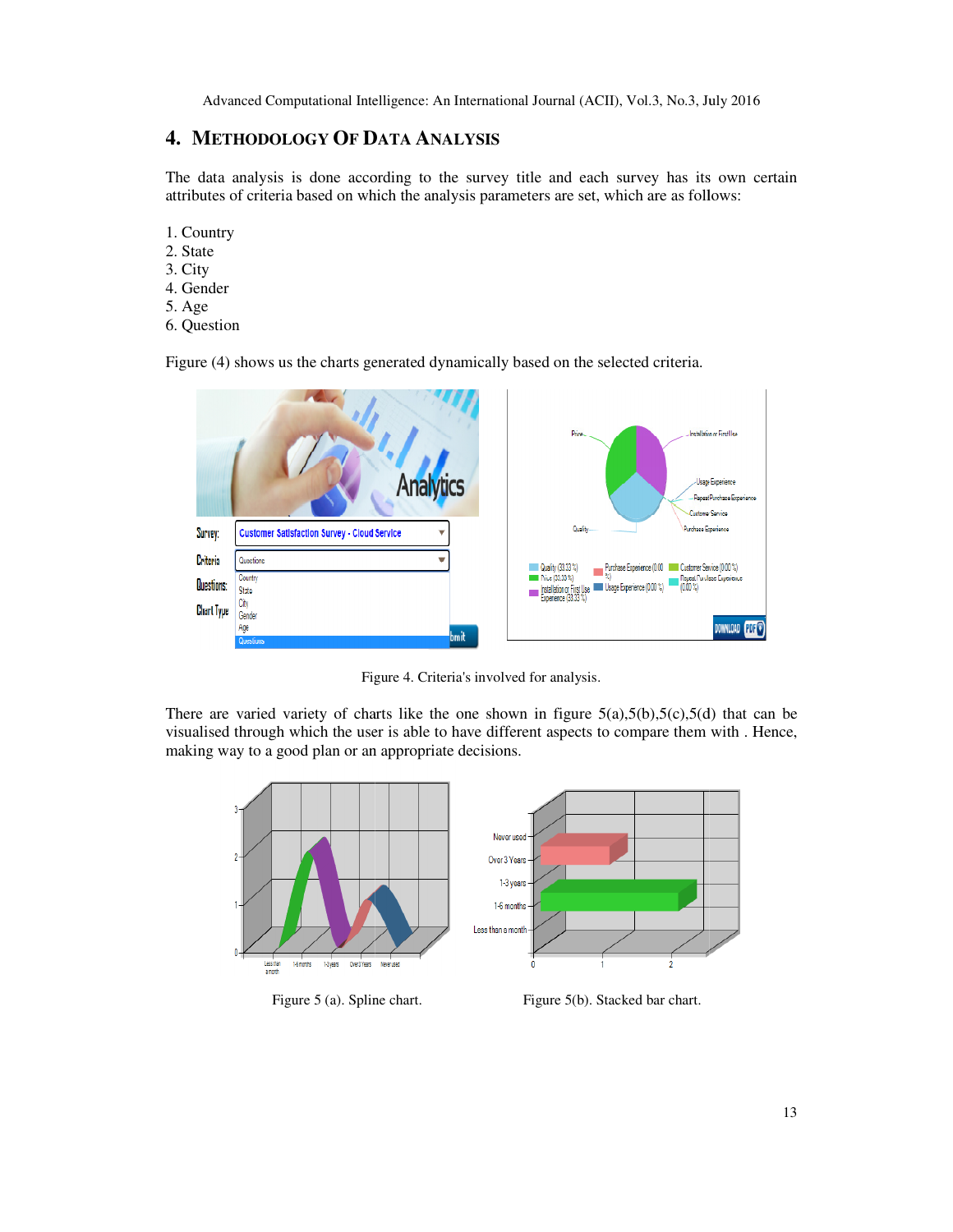Advanced Computational Intelligence: An International Journal (ACII), Vol.3, No.3, July 2016



Data Visualisation and its analysis is made possible with the help of MS chart controls, which is compatible with the .Net Framework. The MS chart controls helps to create ASP.NET pages with compatible with the .Net Framework. The MS chart controls helps to create ASP.NET pages with uncomplicated, comprehensible and visually efficacious charts for real time data analysis.

It also provides the dashboard for the Administrator through which he is able to view all the information about website such as total no of users, total no of surveys, total no of visitors, information about website such as total no of users, total no of surveys, total no of visitors, through a drill down perspective as shown in the Figure  $2(a)$ ,  $2(b)$  and  $2(c)$ . Geo chart is used, which helps in analysing the concentration of users and visitors using the site geographically based on their location .Figure (6) shows the geographical mapping of the number of survey created country wise.



Figure 6. Geo Chart showing geographical mapping of number of survey created country wise

# **5. CONCLUSIONS**

We have developed a web-based survey technology with potential for generic usage .The simplicity of survey creation and publishing, notification via email support, access to published surveys with an Internet browser, and powerful real time reporting capabilities provide a unique environment, which it is easy to construct, administer, and analyse surveys for various applications .Continued refinement of Survey Surfer should lead to an even more powerful system with a large array of applications a web-based survey technology with potential for generic usage .The creation and publishing, notification via email support, access to published met browser, and powerful real time reporting capabilities provide a unique